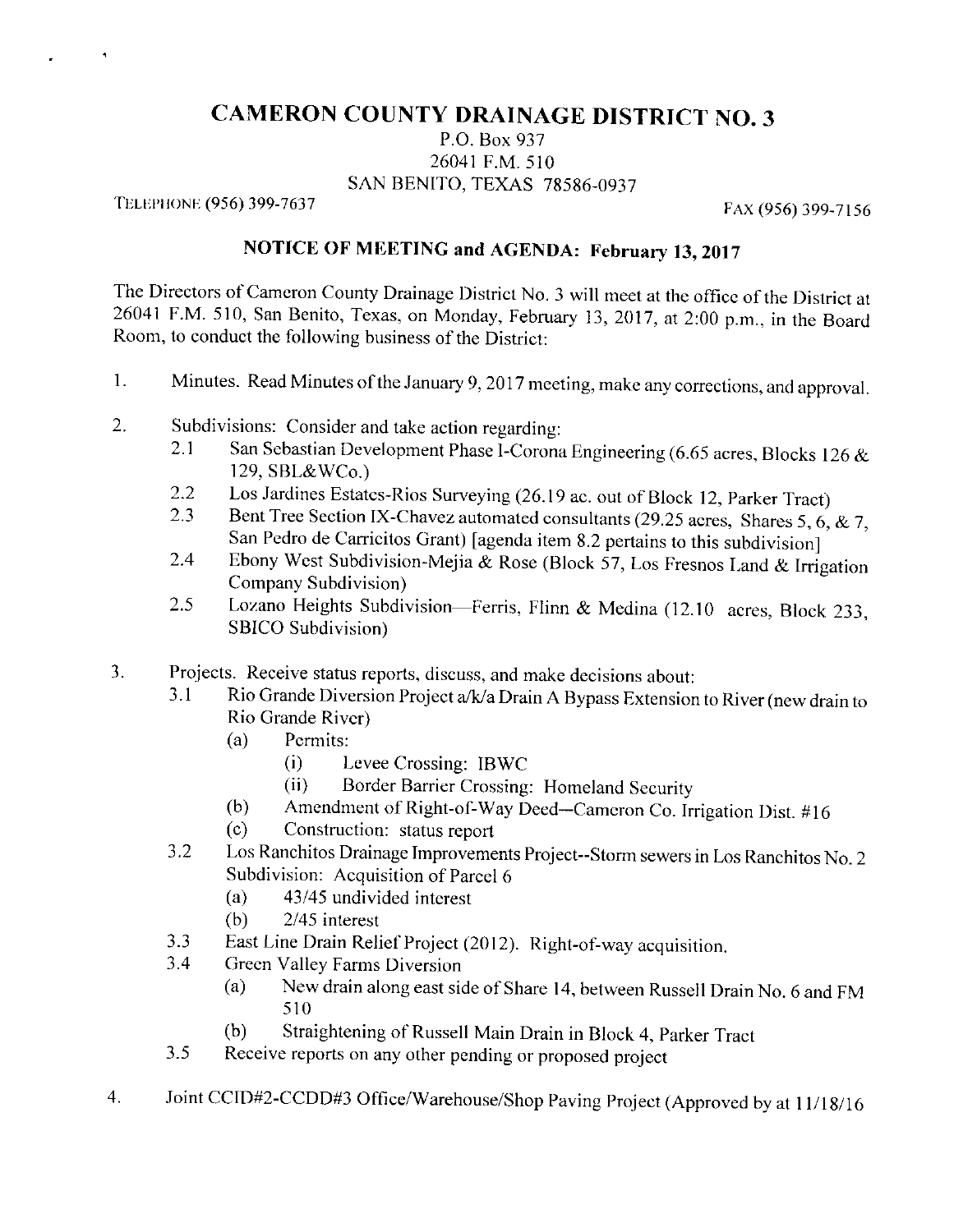- Joint CCID#2-CCDD#3 Office/Warehouse/Shop Paving Project (Approved by at 11/18/16 4. meeting). Consider and make decisions respecting timing of work and funding of project
- 5. Audit of Fiscal Year beginning October 1, 2015 and ending September 30, 2016: status report.
- Equipment & Vehicles 6.
	- Brush cutters: Status report on brush cutters purchased at October 10, 2016 meeting 6.1
	- 6.2 Excavator: Consider and take action on replacement of long reach excavator
- $7.$ Donations:
	- $7.1$ Randall Crane: Status report and take necessary action on donation of Drains in Blocks 214 and 213, San Benito Land & Water Co.
	- Drains in La Gloria Tract: Status report on survey  $7.2$
- 8. Agreements/Rights-of-Way/Permits/Interlocal Cooperation Contracts
	- Drain U near intersection of FM 509 and Sweezy Lane: Consider and take action on 8.1 request to use District right-of-way for Strike Pipe lay down vard.
	- Main Drain A-Bent Tree Subdivision Phase IX: Consider and take action on 8.2 developer's requests that (1) District allow the substitution of five 60 inch diameter pipes for one 10 ft x 10 ft box culvert for road crossing, and (2) District install the five 60 inch diameter pipes.
	- Block 58 of what is commonly known as the Los Indios Irrigated Land Company 8.3 Subdivision recorded in Volume 2, Page 43, Map Records of Cameron County: Request of the County of Cameron for release of blanket easement/right-of-way.
	- DTL Properties, LLC: Down drain permit, 22.71 acres of land out of Tracts Number 8.4 Three (3), Four (4), and Five (5) of the Alfredo Garza Heirs Partition, in Share Twenty-Two (22) of the Espiritu Santo Grant
	- Drain 21E: Request of Kelly Pemelton to increase the size of down drain in Block 8.5 233, SBICO
	- Drain F Right/Drain F Left: Request of Enrique Contreras for license agreement 8.6
- 9. Reports. Receive reports and make decisions respecting the subject of such reports, including:
	- 9.1 Financial: Report for month of January 2017 and FY to January 31, 2017
	- 9.2 Manager:
		- $(a)$ City of San Benito drainage assessment project
		- Drone purchase  $(b)$
		- Office equipment purchases  $(c)$
		- $(d)$ Donation of RU Drain W-2A by Frank Russell
	- 9.3 Attorney: Annual Eminent Domain Report (2017)
	- 9.4 Engineer
	- 9.5 Drain Supervisor: Monthly report
	- 9.6 City of San Benito (if present)